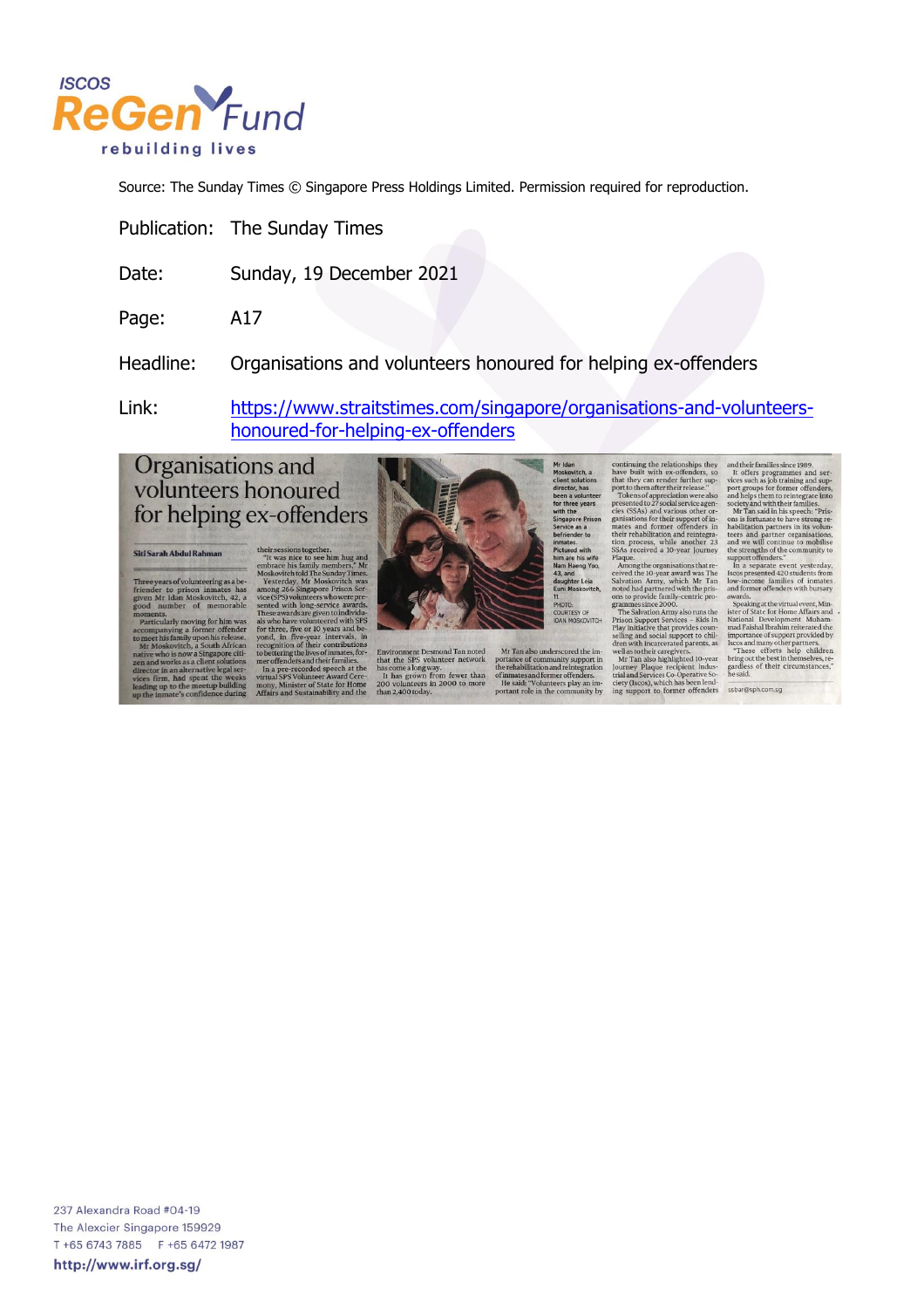

Text:

## **Organisations and volunteers honoured for helping ex-offenders**

## Siti Sarah Abdul Rahman

Three years of volunteering as a befriender to prison inmates has given Mr Idan Moskovitch, 42, a good number of memorable moments.

Particularly moving for him was accompanying a former offender to meet his family upon his release.

Mr Moskovitch, a South African native who is now a Singapore citizen and works as a client solutions director in an alternative legal services firm, had spent the weeks leading up to the meetup building up the inmate's confidence during their sessions together.

"It was nice to see him hug and embrace his family members," Mr Moskovitch told The Sunday Times.

Yesterday, Mr Moskovitch was among 266 Singapore Prison Service (SPS) volunteers who were presented with long-service awards. These awards are given to individuals who have volunteered with SPS for three, five or 10 years and beyond, in five-year intervals, in recognition of their contributions to bettering the lives of inmates, former offenders and their families.

In a pre-recorded speech at the virtual SPS Volunteer Award Ceremony, Minister of State for Home Affairs and Sustainability and the Environment Desmond Tan noted that the SPS volunteer network has come a long way.

It has grown from fewer than 200 volunteers in 2000 to more than 2,400 today.

Mr Tan also underscored the importance of community support in the rehabilitation and reintegration of inmates and former offenders.

He said: "Volunteers play an important role in the community by continuing the relationships they have built with ex-offenders, so that they can render further support to them after their release."

Tokens of appreciation were also presented to 27 social service agencies (SSAs) and various other organisations for their support of inmates and former offenders in their rehabilitation and reintegration process, while another 23 SSAs received a 10-year Journey Plaque.

Among the organisations that received the 10-year award was The Salvation Army, which Mr Tan noted had partnered with the prisons to provide family-centric programmes since 2000.

The Salvation Army also runs the Prison Support Services - Kids In Play initiative that provides counselling and social support to children with incarcerated parents, as well as to their caregivers.